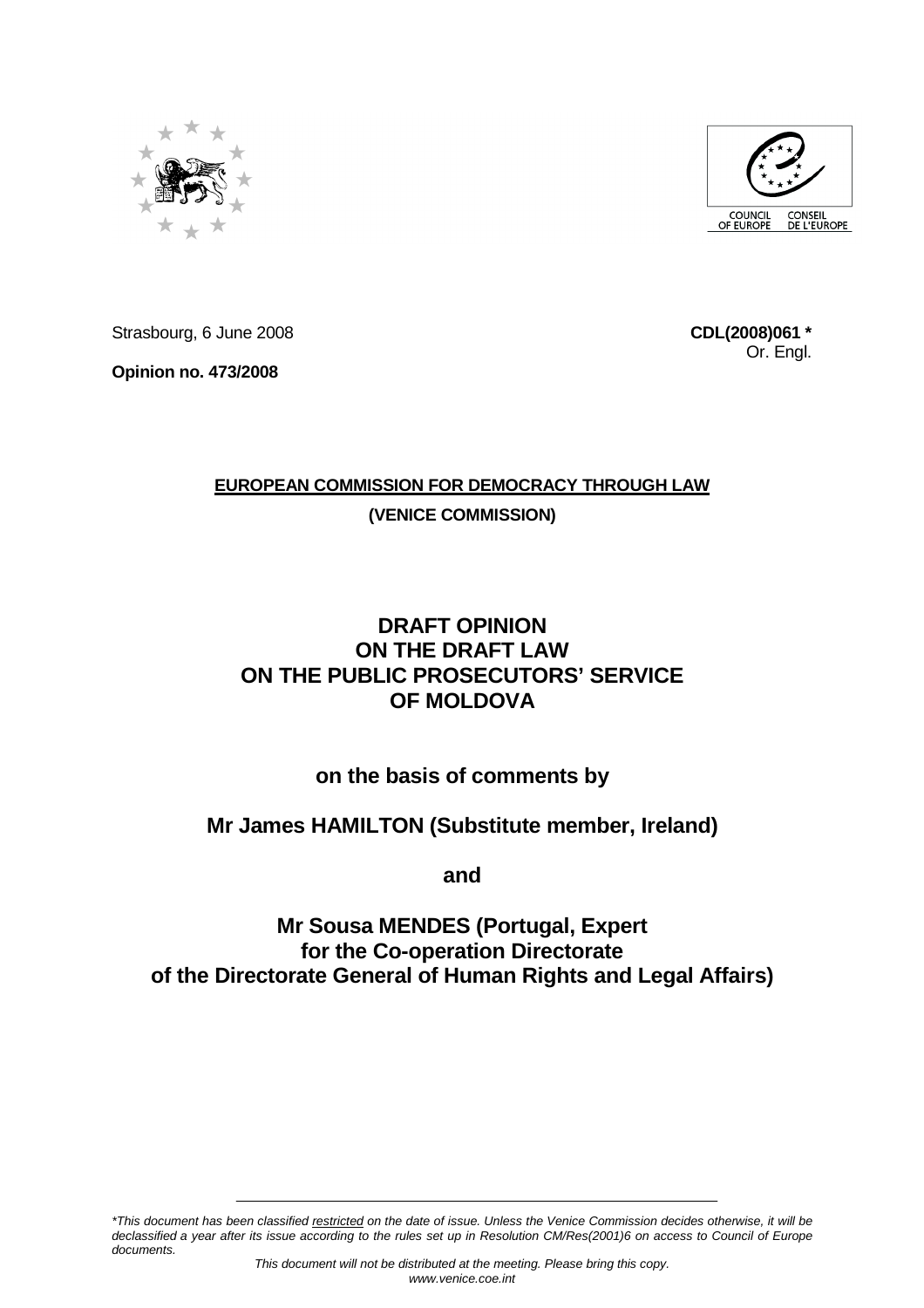## **Table of contents**

| Transfer, delegation, assignment, removal and dismissal of prosecutors  11<br>Consultative and self-administration bodies of the public prosecutor's service 12 |
|-----------------------------------------------------------------------------------------------------------------------------------------------------------------|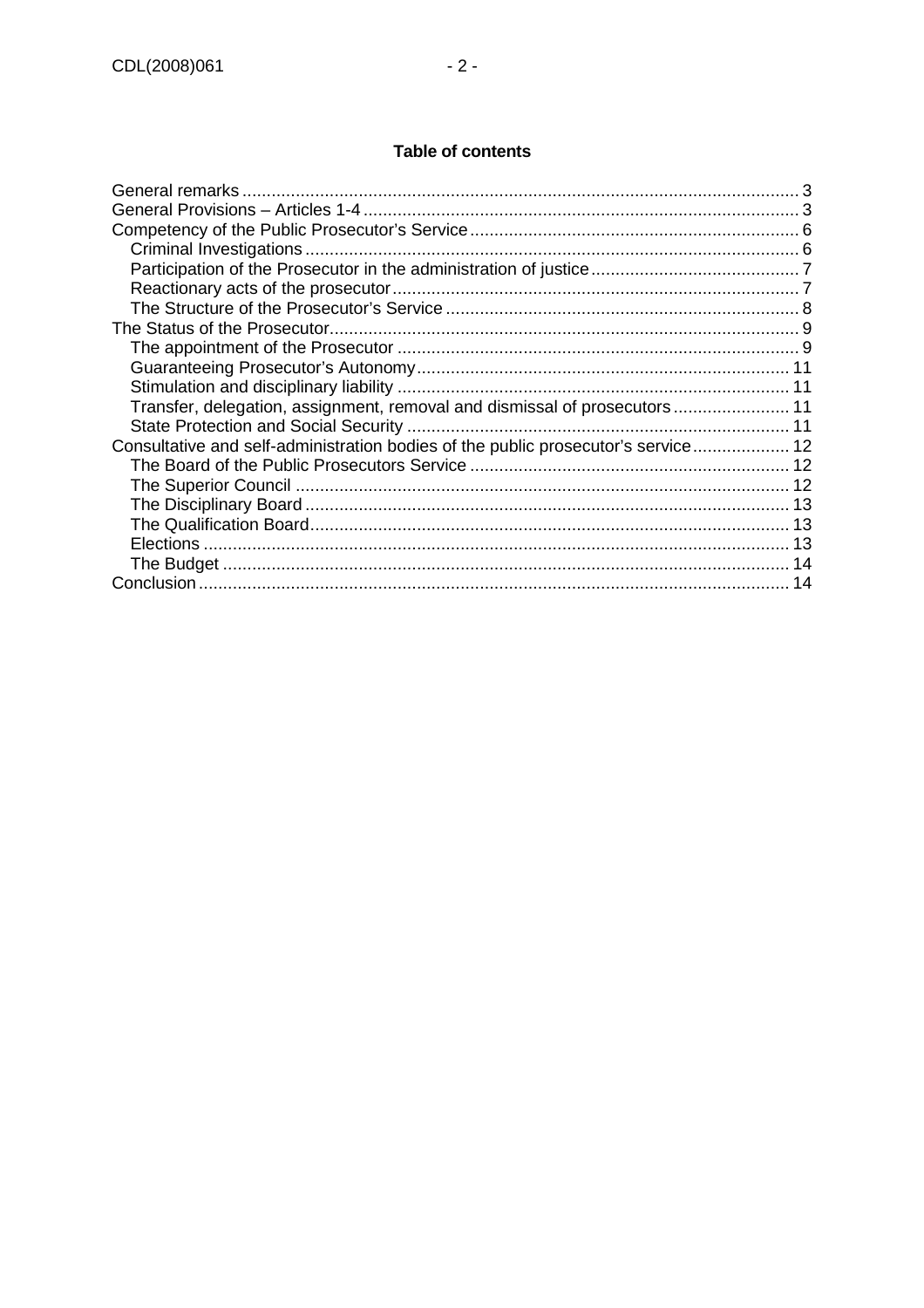1. By letter dated 6 February 2008, the Prosecutor General of Moldova has asked for an opinion on the Draft Law on the Public Prosecutor's Service (CDL(2008)055). The Venice Commission and the Co-operation Directorate of the Directorate General of Human Rights and Legal Affairs of the Council of Europe have prepared this opinion on the basis of comments by Messrs Hamilton (CDL(2008)056) and Sousa Mendes (CDL(2008)057) following a meeting in Chisinau on 7 April 2008, accompanied by Mr Dias Duarte for the Co-operation Directorate and Mr Dürr for the Venice Commission. The Co-operation Directorate had already provided advice on previous versions of the draft. The present opinion makes reference to these versions when appropriate.

2. The present opinion has been adopted by the Commission at its … Plenary Session on …

#### **General remarks**

3. The consolidation of the previous three drafts (on the Organisation of the Prosecutor's Service, on the Status of the Prosecutor, and on the Superior Council of Prosecutors) is to be welcomed. The decision to consolidate the texts into a single Draft Law on the Public Prosecutor's Service reflects the previous recommendations of the rapporteurs. The new text is much clearer and has taken account of many of the recommendations made.

4. As a general observation, the draft laws appear to be well thought out and comprehensive. It is clear that a good deal of work and thought had gone into the drafting.

5. Despite the consolidation of the text, most of the substantive content of the draft law remains the same as in the original three texts except the consolidation has enabled a certain amount of duplication, or even triplication, to be removed.

6. It should be noted that the Constitution defines the prosecution system as part of the "Judicial Authority" (Chapter IX of the Constitution). This has important consequences for the independence of the prosecution from other state bodies including the courts. Recommendation 2000 (19) of the Committee of Ministers of the Council of Europe on the Role of Public Prosecution makes a clear distinction between the prosecution and judicial functions. The explanatory memorandum states that while the task of both public prosecutors and judges is to apply the law or to see that it is applied, judges do this reactively, in response to cases brought before them, whereas the public prosecutor pro-actively, acts in order to the application of the law. **The independence of the prosecutors from the Judiciary should be made explicit.**

#### **General Provisions – Articles 1-4**

7. As compared to the previous versions, there has been one significant change to the definition of the public prosecutor's service which is the fundamental provision underlying the whole text. This raises the fundamental question whether the new draft represents as radical an attempt to reform the prosecution service of Moldova as appeared to be envisaged in the earlier text, which read:

"The prosecutor's office is a public institution which activates in the framework of the judicial authority and which, in the name of the society and in public interest, ensures the observance of the law when the violation thereof calls for a penal sanction and which protects the law and order and the citizens rights and freedoms."

8. It seemed that the effect of this earlier provision was that the basic purpose of the draft legislation was to establish the prosecution service of Moldova as a body whose primary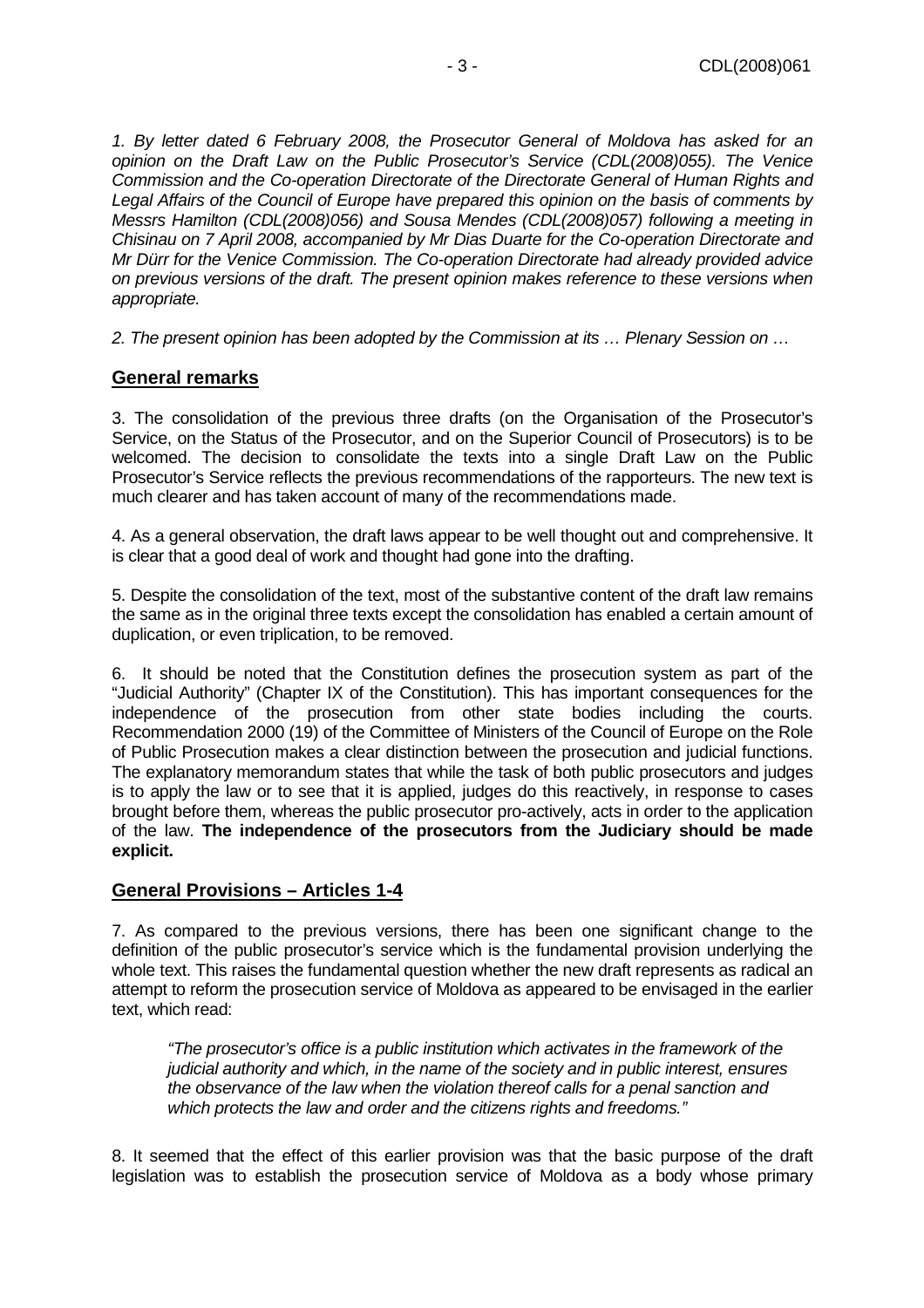purpose would be that of criminal prosecution and which would no longer operate the elements of general supervision which the prosecution service in Moldova had inherited from the old Soviet *prokuratura* model. This would have resulted in the creation of a public prosecution service which would operate in accordance with the principles established by the Council of Europe in Recommendation Rec (2000) 19 on the Role of Public Prosecution in the Criminal Justice System and in accordance with Recommendation 1604 (2003) on the Role of the Public Prosecutor's Office in a Democratic Society Governed by the Rule of Law.

9. At the time, however, there were doubts whether this particular provision would be in accordance with the existing constitutional structure of Moldova because Article 124 of the Constitution of Moldova provides as follows:

"The office of the Prosecutor General represents the general interests of society and defends legal order, as well as the rights and freedoms of citizens: it also conducts and implements the enforcement of justice and represents the prosecution in courts of law, in conformance with the stipulations of the law."

10. It is unclear what is meant by representing the general interests of society and defending the legal order, whether this is to be interpreted as requiring the prosecution service to exercise functions of general supervision over and above criminal prosecution, or whether this is merely to be understood as qualifying the way in which criminal prosecution was to be conducted.

11. In Article 1 of the new revised text the function of the prosecutor's office is defined in terms which are almost identical to the provisions of the Constitution. The English version of the new Article 1 of the draft law provides as follows:

"The public prosecutor's service is an institution which represents the general interests of the society and protects the law and order and the citizens rights and freedoms, carries out guiding of criminal prosecution and exercises it directly, represents the accusation in courts, in accordance with the law."

12. The text of the Constitution and the new provision of Article 1 of the draft law can on the face of it be understood in either of two ways. On the one hand, it may be that the reference to representing the general interests of society and protecting law and order is intended to confer a discrete function on the prosecutor's office over and above the business of criminal prosecution. On the other hand, it may be that the correct interpretation is merely that in conducting criminal prosecution the prosecution service is to represent the general interests of society and protect law and order. On the whole, it seems that the former interpretation is the correct one since the existing prosecution service in Moldova continues to exercise certain prokuratura-style functions and in the absence of anything in the draft text to indicate that this is to change one can only assume that this will continue to be the case. **If indeed this change represents a retreat from the earlier proposal to confine the prosecutor's office to the function of criminal prosecution this would be a substantial disimprovement in the proposal.** The obvious solution to this problem is an **amendment to Article 124 of the Constitution.**

13. A further significant difference from the earlier draft is that the service is no longer defined as being part of the judicial authority. Under the new text it is not clear whether the prosecution service is to be regarded as a part of the judiciary or, in the manner of the old *prokuratura* as a "fourth power". From the reference in Article 2(3) to independence from the authority of legislative and executive powers it can be inferred that it is not intended to regard the service as being a part of the executive. It is, of course, legitimate to site the prosecution service either in the judiciary or the executive, and if it is sited in the judiciary then a clear distinction has to be drawn between courts of law and the branch of the judiciary exercising the prosecution power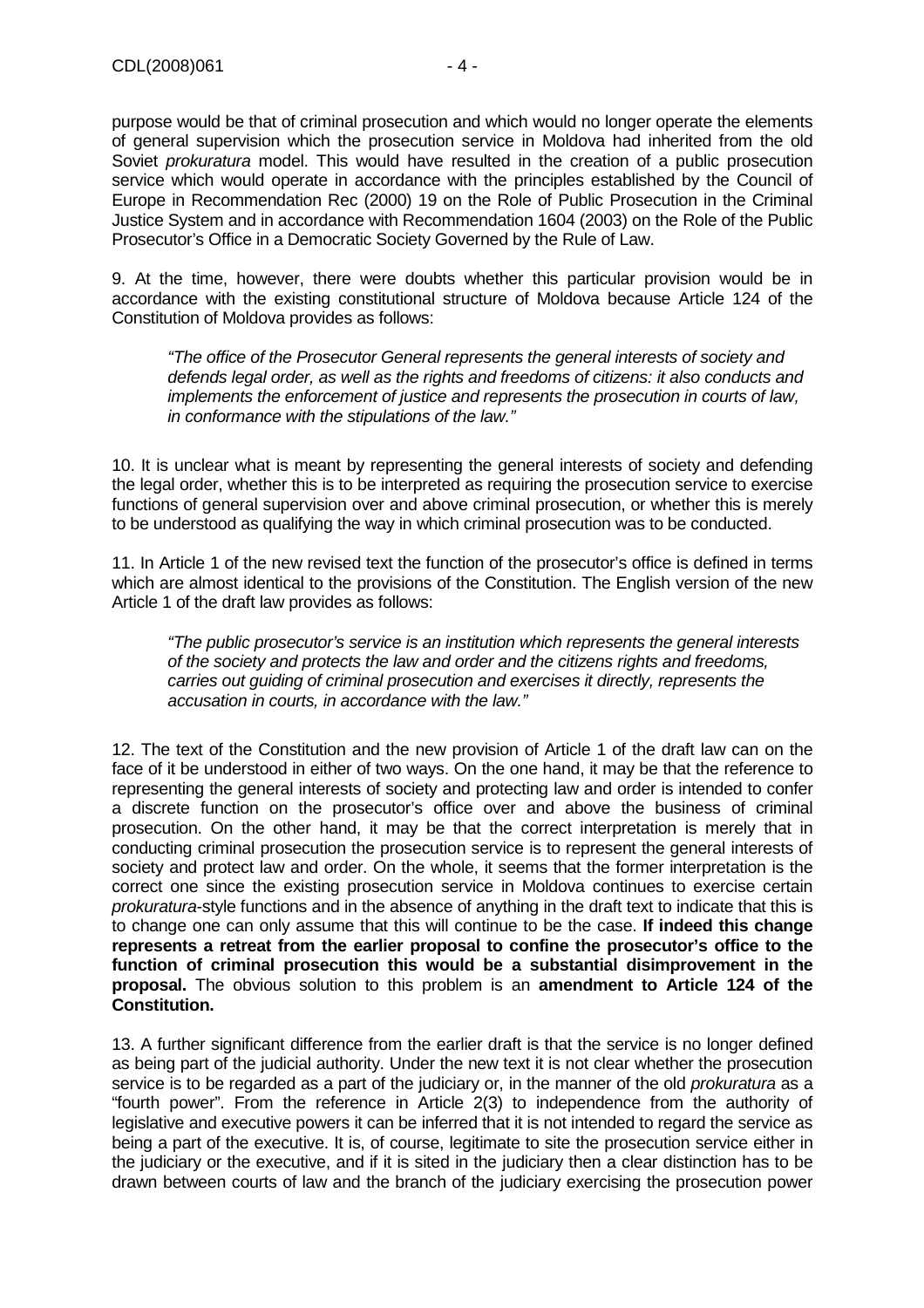(see in particular paragraphs 17 – 20 of Recommendation Rec 2000 (19) on the Role of Public Prosecution in the Criminal Justice System which deals with the relationship between public prosecutors and court judges).

14. Article 2 sets out the principles upon which the activity of the prosecution service is organised. These are duties to carry out activities in accordance with the law, the duty of transparency, the principle of independence, the principle of the autonomy of the individual prosecutor "which allows them to take decisions by their own with regard to files and cases under their examination" and the principle of internal hierarchical control and judicial control. These principles are more fully stated than in the earlier texts.

15. The hierarchical model is an acceptable model although it is perhaps more common where prosecution services are sited within the judiciary for the individual prosecutor to be independent. The hierarchical model is more commonly found where the prosecution service is regarded as a part of the executive. A hierarchical system will lead to unifying proceedings, nationally and regionally and can thus bring about legal certainty. However, this does not appear to raise a great issue of principle in either case. What is more a matter of concern is the **obvious contradiction between the principle of the autonomy of the individual prosecutor** referred to in Article 2(4) **and the principle of hierarchical control** referred to in Article 2(5).

16. In addition, Article 32(5) and (6) appear to authorise all superior prosecutors to override the decisions of those junior to them. **It needs to be made very clear in what circumstances the prosecutor's autonomy can be overridden by a senior prosecutor.** On one reading of Article 2(5) one might assume that it is only if the prosecutor's decision is incorrect or illegal that a superior prosecutor can override it. But what is meant by incorrect? Is it enough for a senior prosecutor to decide that he or she would have made a different decision or **must the junior prosecutor have acted outside the scope of his or her authority**? **The latter alternative is clearly to be preferred** and this should be clarified in the text.

17. Also from a practical point of view the extent to which a senior prosecutor can override a junior prosecutor needs to be spelt out very clearly. Any provision spelling out the circumstances in which the decision of the junior prosecutor may be overridden would require to respect the provisions of Article 10 of Recommendation Rec 2000 (19).

18. The text is careful to make it clear that in addition to the possibility of a senior prosecutor overruling a junior one, a court of law may also be used to contest a prosecutor's decisions and actions of a procedural character. Again, it is not clear how far this extends. Can a court of law compel a prosecutor to institute a prosecution? Can a court of law restrain a prosecutor from prosecuting? These issues are of course linked to the question whether the prosecution service of Moldova is to operate **the opportunity principle or the legality principle**. This is a matter which **ought to be specified** in an article which deals with the principles upon which the activity of the service is based.

19. The rapporteurs were informed by representatives of the Moldovan prosecutor's office that the **power to give instructions extended only to general instructions but not to giving instructions how to deal with particular cases**. If this is correct it is of course to be **welcomed but** nothing in the text seems to support this view. Such a limitation **should be clearly spelled out in the Law**.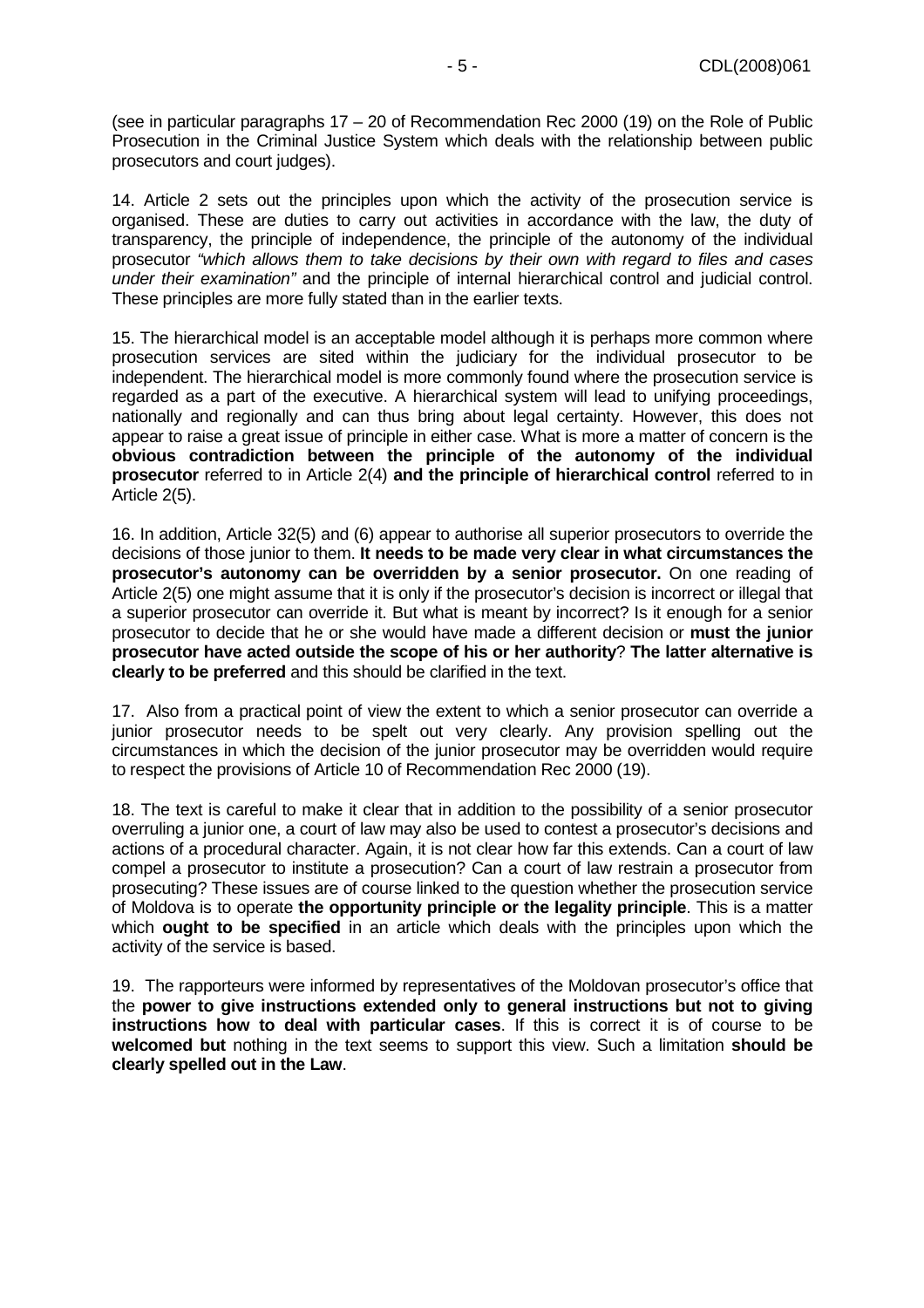## **Competency of the Public Prosecutor's Service**

20. Article 5 refers to the competencies of the public prosecutor's service. One of the competencies is that of **participating in court trials on civil and administrative cases but this appears to be limited to proceedings in which the prosecutor is a party** and does not appear to confer any right to intervene in private litigation. If this interpretation is correct it is **to be welcomed**. However, it is not clear whether these civil and administrative cases which the prosecutor may institute are necessarily **related to criminal proceedings** and this perhaps **ought to be made clear**. Among the competencies referred to are the exercise of control over execution of laws in the armed forces. It is not clear whether this can be done without reference to a military judge or tribunal.

21. Article 5(2) also provides for the conferring of other competencies on the public prosecutor's service. Since this is in fact the law dealing with the prosecutor's office **any functions conferred on the prosecutor should be referred to in the draft and should not be contained elsewhere**.

22. Article 6 refers to **various powers** which are conferred on the prosecution service. Some of these are **very far reaching**. They include the power to demand from legal entities, irrespective of their type of ownership, as well as from individuals, documents, materials, data and other information. There is also power to summon any official person or citizen and demand verbal or written explanations. This power can be exercised for the purpose of carrying out criminal prosecution but may also be exercised in relation to any infringements of fundamental human rights and freedoms or violations of legal order. This seems to go much further than a power exercised only for the purpose of criminal prosecution and again appears to be redolent of a prokuratura as a "fourth power" operating outside of the constraints of a court of law and carrying out its own system of justice. There is also a power to "freely enter the offices of state institutions, enterprises, irrespective of their type of property, as well as of other legal entities". This presumably includes private companies. In addition to the power of entry there is a power to have access to all documents and materials. Again, what is striking about Article 6 is that all of these powers appear to be exercisable by the prosecutor without reference to a court of law, without the necessity to obtain a warrant or to have the approval of a judge. **The exercise of many of these powers should indeed be made dependent on a court warrant.**

23. The provision in Article 6(2), which stipulates that the competences of the prosecutor can only be broadened or limited by law is in itself not sufficient to guarantee the judicial safeguard of human rights.

## **Criminal Investigations**

24. Articles 7-12 relate to the conducting and carrying out of criminal investigation. These provisions seem appropriate to ensure that the prosecutors control of the investigative powers is secured. Article 10 empowers the prosecutor to **decide on the exemption from criminal liability of a person "for opportunity reasons"** and it would appear that at least to this extent the Moldovan prosecution authorities are to operate the opportunity principle. It is obviously desirable that a prosecutor should have these powers so as, for example, to give immunity to a witness in return for testimony against a more important participant in crime. However, it is **necessary that criteria for the exercise of this power should be set out**. It seems that the criteria are set out either **in the criminal code or in the criminal procedure code** but rapporteurs are not aware what those criteria are.

25. Article 12 refers to the prosecutor taking measures envisaged by the law in order to restore citizens' legitimate rights that were infringed through the illegal actions of criminal investigation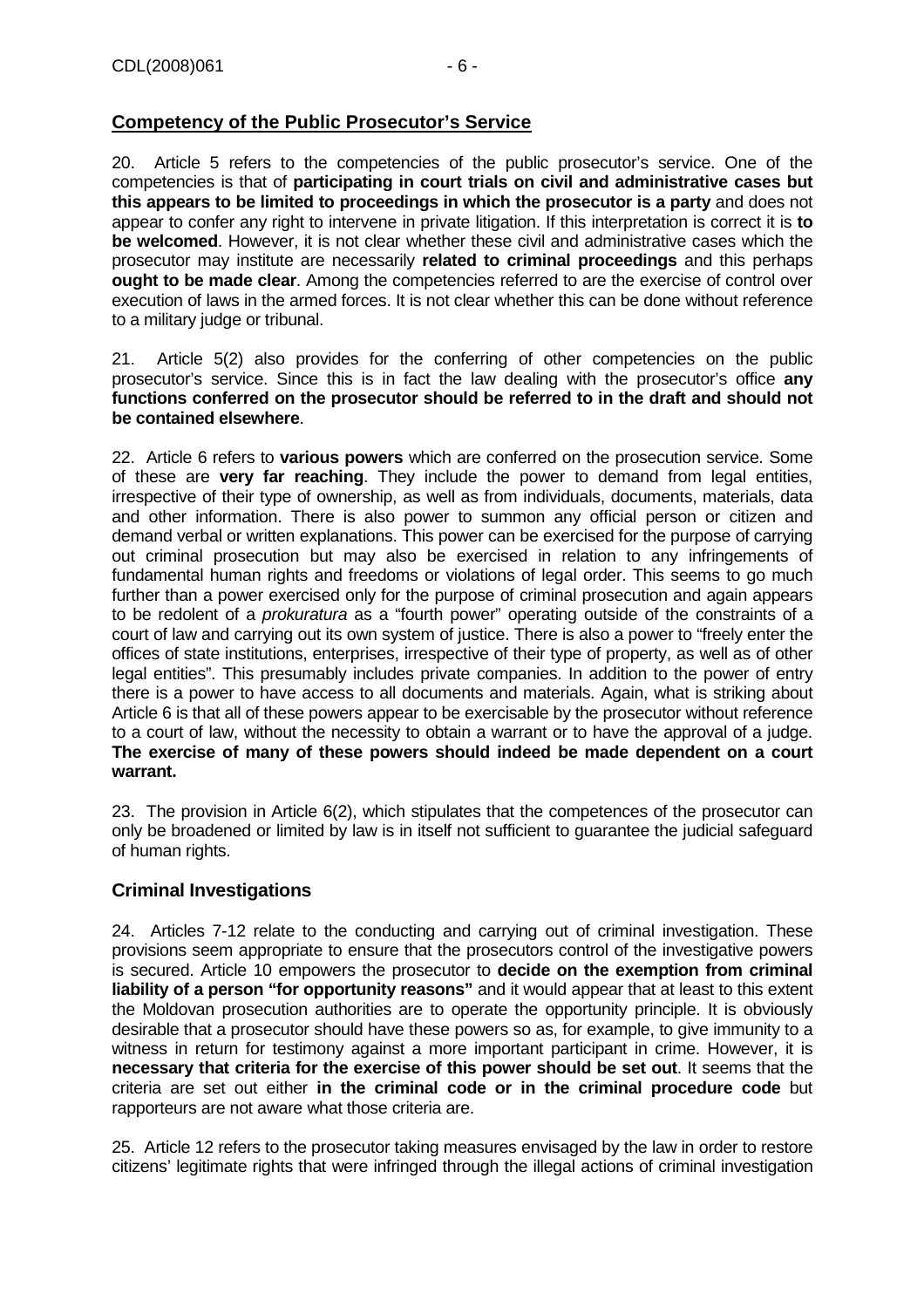bodies. It is assumed that in exercising such powers the prosecutor remains at all times subordinate to any court of law which may have seisin of a case and if that is not the case the law should be amended to ensure this. However, since the investigation bodies are subject to the prosecutor's control in the case of an obvious illegality it seems correct that the prosecutor should have power to require the investigation bodies to put right anything that was incorrectly done.

#### **Participation of the Prosecutor in the administration of justice**

26. Paragraphs 13 –16 refer to the power to submit criminal cases to the courts, to represent the state accusation in criminal cases based on the principle of adversarial proceedings, to lodge appeals, to participate in the examination of civil and administrative cases launched on his or her initiative, to exercise control over the observance of the legislation in the process of enforcement of judicial decisions in criminal cases as well as in civil and administrative cases initiated by him or her, and to exercise control over the observance of laws in places of detention.

27. Article 16 provides that where the prosecutor discovers an **illegal holding of a person** in a prison, or a place of preliminary detention, or another institution where coercive measures are enforced, including hospitals in cases of the carrying out of compulsory psychiatric treatment, **to order the immediate release** on foot of an ordinance issued by the prosecutor. It is assumed that this power **is not to be exercised to the exclusion of any similar power in a court** of law to deal with such a matter and it **should be clarified** whether this is the case.

#### **Reactionary acts of the prosecutor**

28. Articles  $17 - 22$  refer to the various "reactionary acts" of the prosecutor. The term "reactionary acts" is perhaps unfortunate in English. Perhaps "reactive" is meant? Article 19 refers to the so-called notification of the prosecutor. This provides that where the prosecutor considers that the crime could bring about other measures or sanctions than those provided for by criminal law he or she should notify the authority or the competent official person with a view to eliminating the violations of law and sanctioning the violations committed by criminal investigation officers or sanctioning the non-fulfilment or inappropriate fulfilment of their professional duties in the course of a criminal investigation.

29. Article 21 deals with the recourse and appeal of the prosecutor. This provides that where in the course of exercising his or her prerogatives the prosecutor discovers illegal acts issued by an official authority or person through which citizens rights and obligations are violated, the prosecutor may appeal against those acts through a recourse. The recourse must be examined by the respective official authority in person within ten days from its receipt and the prosecutor has to be notified of the results of the examination of the recourse in the case of unfounded rejection or failure to examine the recourse. In such a case the prosecutor is entitled to denounce the legal act with the court of law so as to declare it null and void. It is unclear how precisely this latter provision works and whether it simply enables the prosecutor to refer the matter to the court of law for a decision or whether the prosecutor is empowered to overrule the matter directly himself. At the seminar in Chisinau the rapporteurs were informed that the prosecutor must refer the matter to a court of law. **The role of the prosecutor should be limited to make an appeal in cases where he or she is a party to the proceedings.**  Furthermore, the relationship between Articles 19 and 21 is unclear.

30. Article 20 refers to the power of the prosecutor, in the course of penal proceedings, to initiate civil proceedings against the accused to secure the interests of the injured party, who is in a state of inability himself or herself to institute a civil action, or to secure the interests of the state. The prosecutor may also **initiate civil proceedings to secure the protection of the**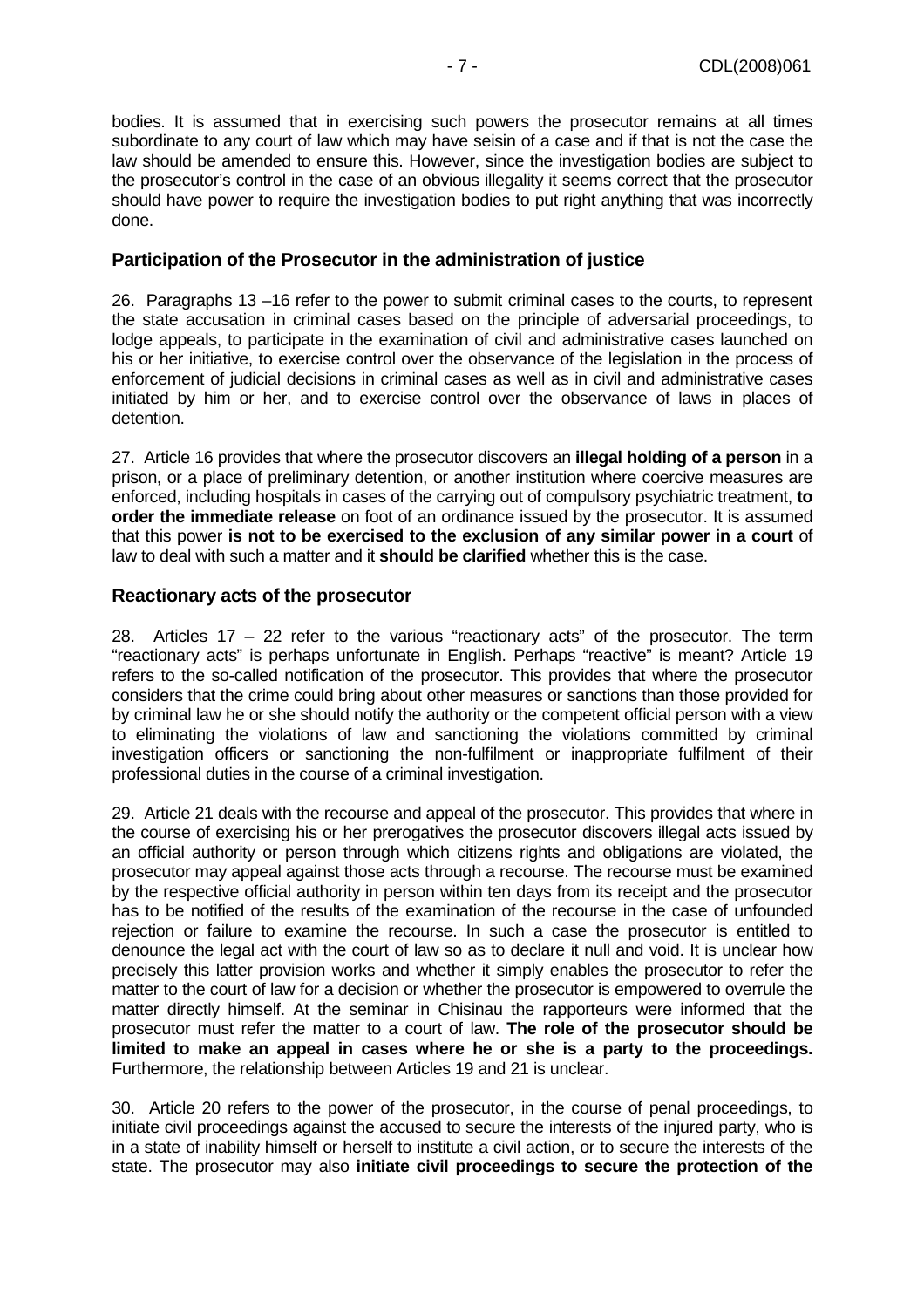**rights, freedoms and interests of juveniles, elderly or disabled persons, or persons who due to their state of health are unable to take proceedings**. It is obviously necessary that there be somebody or institution in any state which can act on behalf of persons under a disability when they are unable to act themselves. However, it is important that this **should only be subsidiary** to the right of those persons to take action through a tutor assigned by court, by relatives or family members or on their own initiative if in fact they are not incapable. Given that the main task of the prosecutor is to represent the interest of the state and general interest, it may also be questioned whether the prosecutor is necessarily the most appropriate person to undertake this function, or whether it might not be more appropriately exercised by a body such as an ombudsman.

31. Article 22 entitles the prosecutor general to apply to the **Constitutional Court** and ask for a ruling on the constitutionality of a law. The ombudsman and members of Parliament can also make such applications although there is no provision in Moldova enabling the private citizen to bring such an application directly. In its Opinion on the Proposal to Amend the Constitution of the Republic of Moldova (CDL-AD(2004)043), the **Venice Commission had welcomed the intention to introduce an individual complaint**. This initiative failed, however.

32. Provided there is also some institution such as the ombudsman capable of acting behalf of the ordinary citizen it is acceptable to confer such a power also on the prosecutor. There would be concerns if it were the situation that only the prosecutor could bring such applications.

## **The Structure of the Prosecutor's Service**

33. Articles 23 - 33 deal with the structure of the public prosecutor's office and the personnel of the office. (Note that Article 33 is incorrectly numbered 31.) The main concern with these provisions relates to the question of hierarchy and how the hierarchical principle relates to the principle of autonomy. It seems that questions relating to hierarchy involve two distinct questions. Firstly, there is question of who is more senior to other persons. Secondly, there is the question of what actions of people within the system require to be approved by a more senior person, or are capable of being overruled or countermanded by a more senior person, and on what grounds such a power can be exercised. If there is a power to overrule a decision, is this a power which can be exercised only on the senior prosecutor's own motion, or is the citizen who is affected entitled to appeal to that prosecutor to take such a decision?

34. Under Article 28(3) the Prosecutor General is entitled to issue written orders, resolutions, and mandatory instructions and is also entitled to revoke, suspend or cancel acts issued by prosecutors if they run counter to the law. Articles 32(5) and (6) appear to enable any person within the hierarchy of the prosecution service to issue mandatory instructions to more junior persons. The **prosecutor general's power to suspend or cancel acts** is confined to acts issued by prosecutors which run counter to the law. It would seem from this that the prosecutor general may not override the decision to prosecute or not to prosecute merely because he disagrees with a decision if in fact that decision was taken in accordance with the law but as already stated **the scope of senior prosecutors' powers to override the decisions of their juniors requires clarification**.

35. It is also important that the **scope of instruction should be made clear**. For example, is the prosecutor general entitled to issue an instruction that no prosecution for a specific offence ought to be commenced without his personal sanction? Is any other prosecutor within the system entitled to give such an instruction? Is the chief prosecutor of a subdivision of the office of the chief prosecutor or of a territorial or specialised prosecutor's office entitled to give such an instruction to the subordinate prosecutors in his office?

36. Is there any provision whereby a review of a prosecutorial decision may be sought? If that is the case, it is important to ensure that the system could not be paralysed. Clearly any system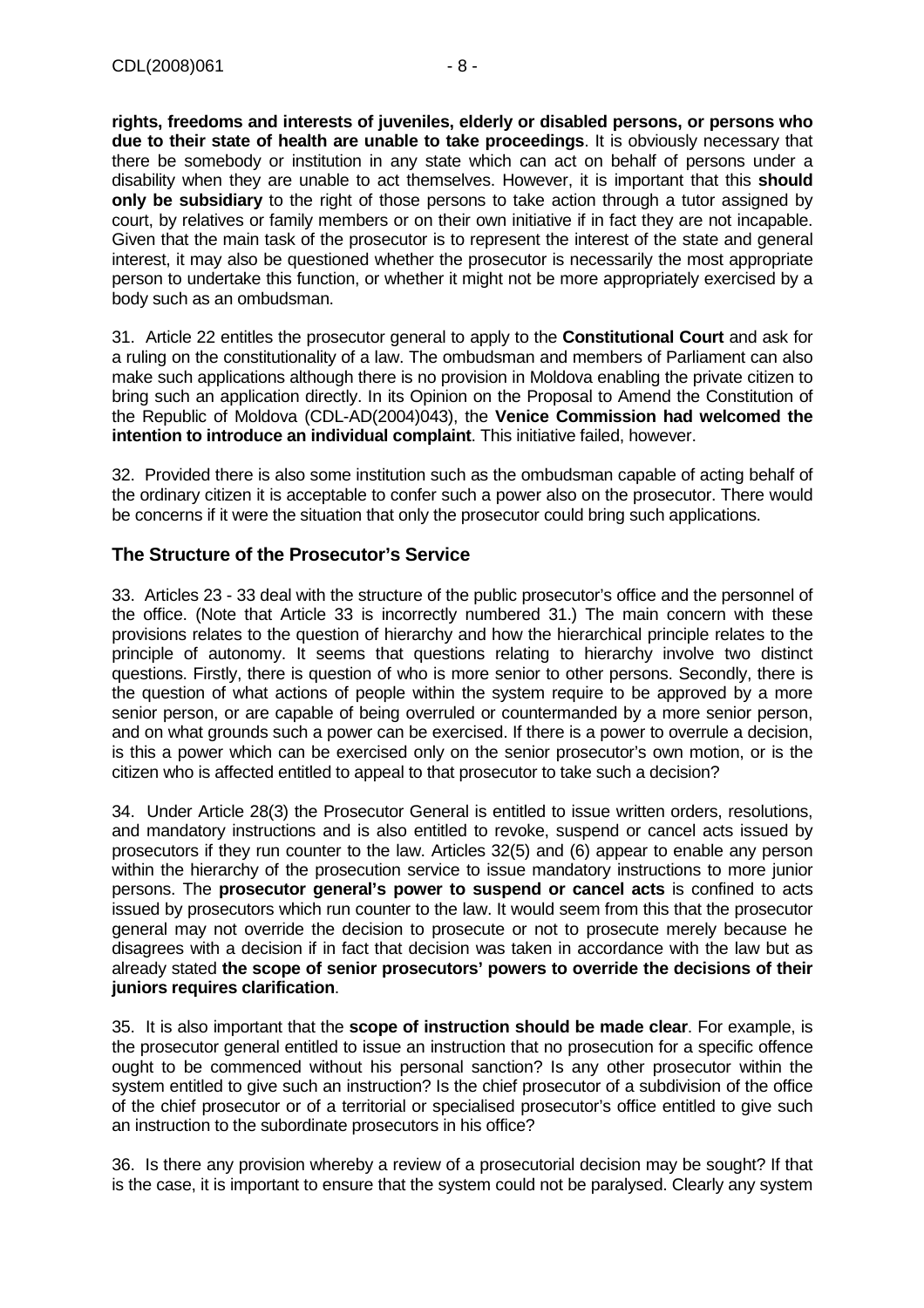#### would be **unworkable where a person affected by a decision could appeal in succession to superior prosecutors all the way up the system to the prosecutor general.**

37. It is because of questions of this sort that it is important to specify exactly what is meant by describing the system as hierarchical. The **important thing is to specify what exactly is the power of instruction given to anybody within the system, to whom exactly this power is given, what precisely is the scope of authority of individual prosecutors, when they may make decisions on their own initiative, which decisions require to be approved by a more senior prosecutor, which decisions may be reviewed or set aside, and by whom and on what grounds**. Unfortunately, the current text gives very little guidance on what the answers are to any of these questions.

38. Article 29 refers to the deputies of the prosecutor general but does not specify how many of these deputies there are to be. The matter is of some importance because it is of relevance to the composition of the Board of the Prosecutor's Service referred to below.

39. Article 32 is an illustration of the problem that can be referred to in relation to questions of hierarchy and autonomy. The article sets out the hierarchy of prosecutorial posts and the hierarchy is one with a great number of different levels. Article 32 (6) states "the hierarchy consists in the subordination of the lower level prosecutors to superior prosecutors, according to the provisions of the law, as well as in the obligation to enforce and observe orders, dispositions, indications and instructions they receive." This provision may have been inserted in response to previous comments of 7 August 2007. However, if every single instruction or decision of any prosecutor can be appealed right up the line to the prosecutor general such that the decision of a territorial prosecutorial can be overridden by the decision of a prosecutor of the level of the court of appeal, which in turn can be overridden by a prosecutor in the general prosecutor's office which in turn can be overridden by the head of a subdivision of the general prosecutor's office, which in turn can be overridden by the deputy of the prosecutor general, which in turn can be overridden by the first deputy of the prosecutor general and which can finally be overridden by the prosecutor general, the system would appear to be highly cumbersome, slow and inefficient.

#### **The Status of the Prosecutor**

40. Articles 34-36 deal with the status of the prosecutor and matters which are prohibited. The prosecutor is defined as autonomous, impartial and obliged to abide only by the law. Above, we have already discussed autonomy vis-à-vis hierarchical control. **The current draft no longer defines the prosecutor as assimilated to the magistrates, which is regrettable**. Such assimilation can be justified with the prosecutor's impartiality, independence, objectiveness, as well as the defence of the rules of law and human rights.

41. The prohibitions on not having other employment and on conflict of interest, which include prohibition on joining political parties, appear to be appropriate.

#### **The appointment of the Prosecutor**

42. In Article 41 it is provided that the Prosecutor General shall be appointed by the Parliament at the proposal of the Speaker of the Parliament. Lower level prosecutors are to be appointed by the Prosecutor General. There is a need for some objective element to the selection process of the Prosecutor General. The former provisions which contained an involvement by the Superior Council of Prosecutors have been dropped. Earlier provisions were criticised as obscure. However, the answer to the problem cannot be just to leave the matter to Parliament. **It is necessary that some committee of technically qualified persons should examine whether candidates for this position have the appropriate qualifications and meet the**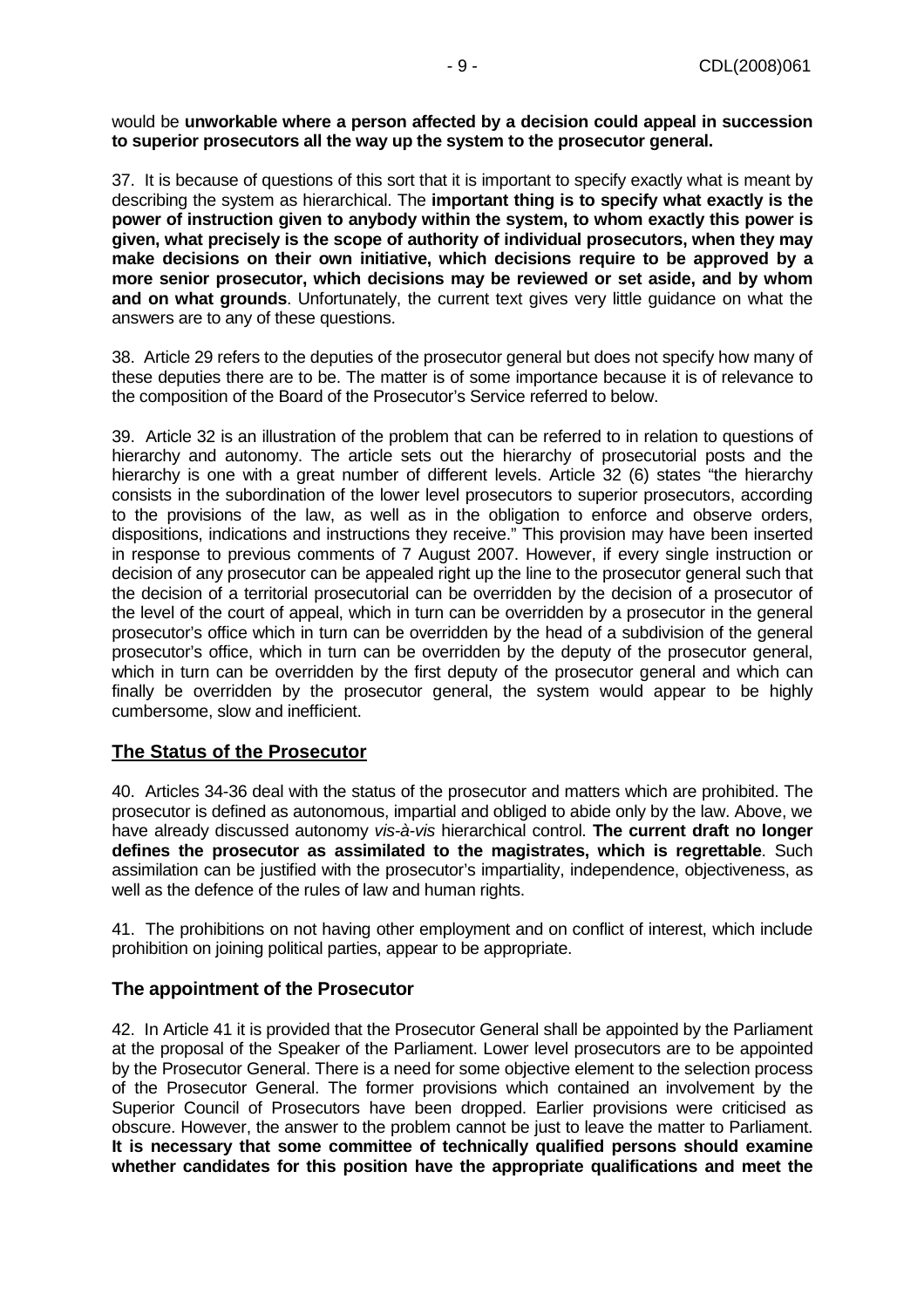**relevant criteria.** Article 37 of the draft does set out the criteria for appointment to the post of prosecutor and Prosecutor General. If the initiative is to be with the Speaker then perhaps it needs to be provided that the **Speaker should refer the matter to the Superior Council** who shall inform him or her whether the candidate is qualified and the matter would then go to Parliament to be voted upon. Alternatively, it may be thought desirable to open the position to anyone who wishes to apply for it, leaving the ultimate choice to the Parliament or some other body. There are a number of options which could include the **Superior Council simply giving an opinion on the suitability of all the candidates or alternatively ranking them in order of preference**. However, at present the procedure appears to be somewhat unclear.

43. Article 39(6) refers to the power to appeal to a court of law against a decision in relation to vacancies in posts of prosecutors. Appeals have to be lodged within seven days from the announcement of the results which is an improvement on the previous text which allowed for only three days. The Superior Council of Prosecutors has to rule on the appeals within 15 days. There seems to be a power in the Superior Council to extend the period for decision where necessary. (it is assumed this is what "another reasonable period of time needed for complete and objective examination of the appeal" means.)

44. Article 41(5) provides that **inferior prosecutors are to be appointed by the Prosecutor General** at the proposal of the Superior Council of Prosecutors. The Prosecutor General may refuse to appoint a candidate. If he does so repeatedly the Superior Council must nominate another candidate. While this represents an improvement on an earlier draft, the Commission does not support the system whereby the Superior Council makes the recommendation and the Prosecutor General makes the appointment. It seems that there would be much to be said for doing things the other way around. In other words **the recommendation for appointment should come from the Prosecutor General with the Superior Council having the right to refuse to appoint a person but only for good reason**. Of course, this would require an **amendment to Article 125(2) of the Constitution**.

45. The matter could then be subject to appeal to a court of law. Normally one would expect that appointments would be made only of persons who had succeeded in the competitive examination and that they would be made in the order in which the candidates had been successful unless there was very good reason to the contrary.

46. Article 43 refers to assessment of the prosecutor. The system requires an assessment examination every five years. This procedure is somewhat doubtful. It seems that if there is to be continuing assessment of prosecutors then it should take place on an ongoing basis. For example, in Ireland there are twice yearly reviews of every prosecutor by a superior officer and the system is based on a discussion between the employee and the employer who try to reach agreement on how the employee is performing and what training or further development are required. This is intended to ensure that problems are identified at an early stage. It is difficult to justify a system which would allow persons to continue for as long as five years without pointing out that they were not performing satisfactorily and then would confront them with a negative assessment. Of course, in Moldova care has to be taken that a system does not interfere with the proper autonomy of prosecutors. However, it still seems that it **would be appropriate that there be an assessment of the performance of prosecutors at intervals much closer than five years** and that any deficiencies would be referred to and addressed as soon as they arose rather than waiting for such a long interval.

47. There are no particular comments on Articles 45 – 55 dealing with Classification Degrees. Articles 54 and 55 The rights and obligations of prosecutors also seem to be appropriate.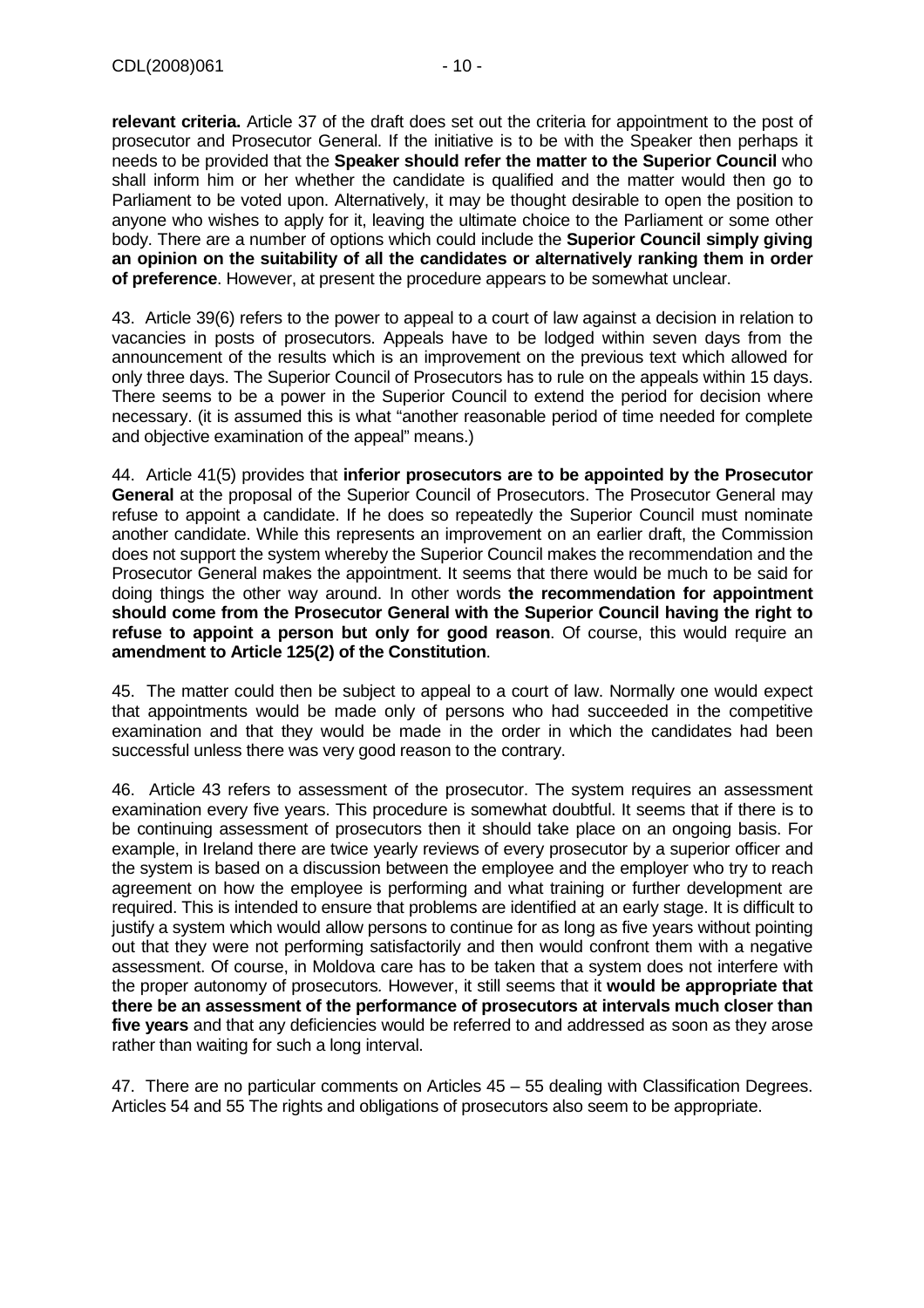## **Guaranteeing Prosecutor's Autonomy**

48. As already discussed above, the relationship between the reference to autonomy in Article 57 and the hierarchical principle needs further elaboration.

49. Any inviolability needs to be strictly limited. Is consent to lift the prosecutor's inviolability required where there is a flagrant violation of the law?

50. Article 59 deals with **promotion**. Subject to regulations approved by the Superior Council, promotion is decided by superior officers. There is a **need for a greater degree of objective transparency in this process such as recommendation of suitability by an appropriate board.** This needs to be spelled out in the Article. It is not clear who is to appraise "professional and personal achievements" but it **should not be left to the sole discretion of an immediate superior**.

#### **Stimulation and disciplinary liability**

51. Article 26 deals with "stimulation" of the prosecutor. This should refer to "rewarding" the prosecutor but this is certainly due to a problem of translation. Stimulation has an entirely different connotation in the English language! It is positive to note that the present draft limits gifts to symbolic presents. Regarding bonus pay it is important is that this is done in a very objective, impartial and transparent manner and perhaps by somebody who is not the prosecutor's immediate superior. There are some doubts about a body which is largely elected by prosecutors exercising such functions.

52. Article 62 deals with **disciplinary violations**. Some of these provisions are somewhat vague and potentially dangerous and could perhaps be used to undermine a prosecutor or to control him. Criterion (b) referring to **unequal interpretation or application of legislation is particularly dangerous**. This seems to be capable of being applied in a very subjective manner. There is a need to distinguish between failure to work and the more subjective assessment of the quality of decisions which are made. If the latter is to be second-guessed unless in a severe case where decisions are patently insupportable then there is a problem with the autonomy of the individual concerned.

53. Article 64 talks about the accountability of prosecutors where there has been severe negligence. However, **there should be personal liability on prosecutors only if they have acted in bad faith or in some very improper manner**, such, for example, as taking decisions while under the influence of alcohol or drugs.

#### **Transfer, delegation, assignment, removal and dismissal of prosecutors**

54. Articles 65-68 refer to transfer, delegation, assignment, removal and dismissal of prosecutors. Again these matters are to be on the proposal of the Superior Council and the decision is to be taken by the Prosecutor General subject to the Superior Council's overriding power. The same comments apply in relation to these matters as made earlier in relation to appointments and promotions.

#### **State Protection and Social Security**

55. These provisions seem appropriate. Article 70 prohibits diminution in the salary of prosecutors which is a valuable guarantee for independence. Article 69(5) provides for compensation for expenses incurred by prosecutors.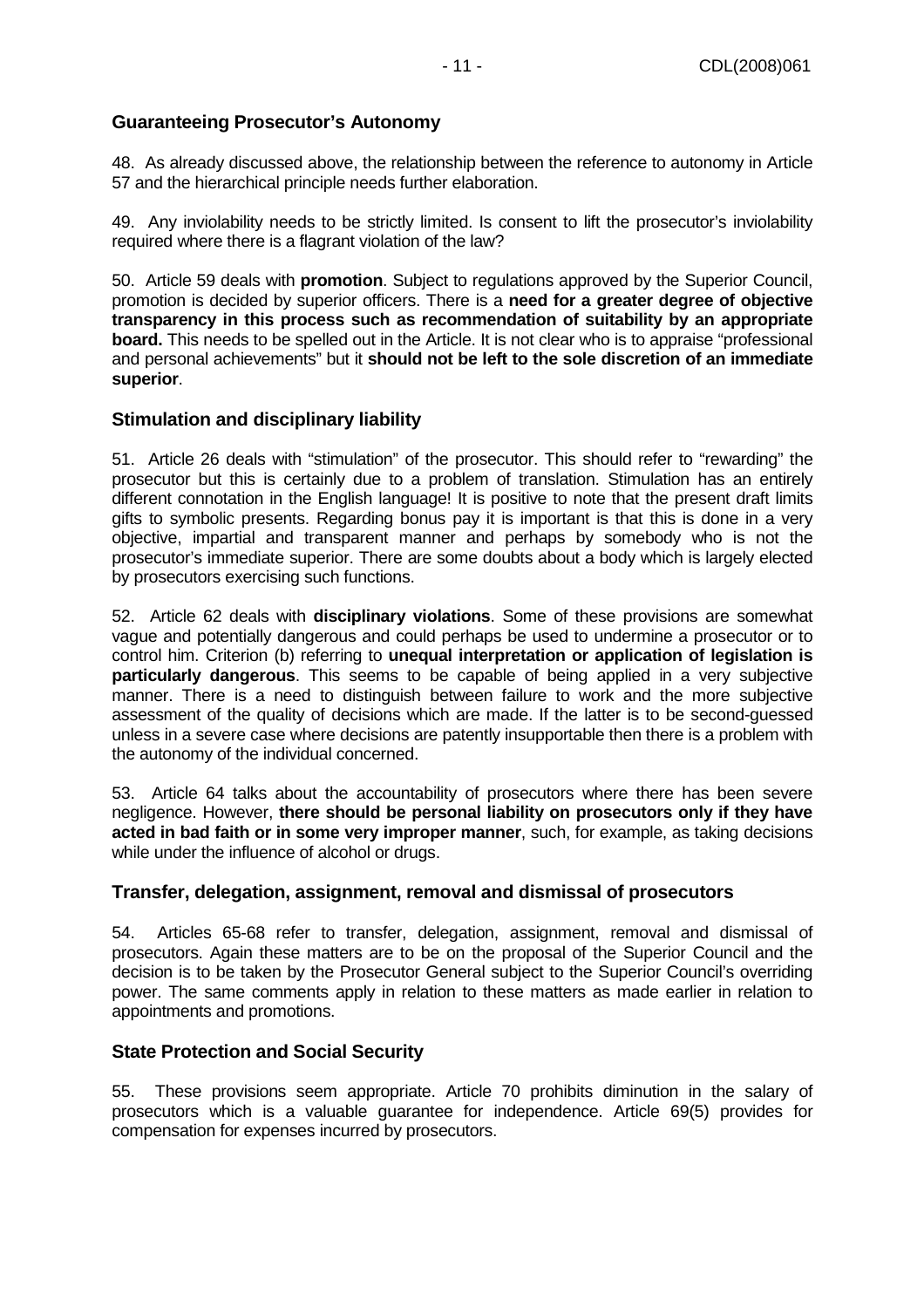## **Consultative and self-administration bodies of the public prosecutor's service**

56. In general it can be said there seem to be too many boards, some of which overlap in their activity.

### **The Board of the Public Prosecutors Service**

57. Articles 76-80 deal with the Board of the Prosecutor's Service. Article 76 defines the Board as a consultative body. It has an external element and benefits from democratic legitymacy. However, Article 80 still describes the Board as making decisions. These two provisions appear to be in contradiction. Either the Board is to be consultative or a decision-making body. **The Prosecutor General should have the ultimate responsibility and power to take decisions**  and a **board** of this sort **should be recommendatory** rather than decision-making. A body with recommendatory powers only can be put in a very strong position if it is entitled to publish its recommendations and thereby force the Prosecutor General to disclose the reasons why he rejects them if that be the case. If a body were purely recommendatory, it should be composed of senior persons from outside the prosecutor's office who could bring expertise to bear rather than subordinates of the Prosecutor General who might be expected in any event to follow the wishes of the Prosecutor General. On the other hand if the body is a decision-making one then a body composed of the senior officers of the service is appropriate.

58. Article 77 is silent as to the manner in which other prosecutors who are to be on the Board are to be elected or selected. As already remarked, there is no provision stating how many deputies the Prosecutor General is to have and the question of how many other prosecutors would be on the Board would depend on this issue since the provision requires that the total membership should be limited to nine persons.

#### **The Superior Council**

59. Articles 81-99 deal with the Superior Council of Prosecutors. It is described in Article 81 as the prosecutor's self-administration and representative body and as the guarantor of their independence and impartiality. It consists of 12 members. The Prosecutor General and the Chairman of the Superior Council of Magistrates are members ex officio. **Two members of civil society** are elected by the Board. It would however be **preferable to have them elected or selected by Parliament**.

60. So far as concerns the election of the other members, the two members from the General Prosecutor's office and the six members from the territorial and specialized prosecutors' offices, it is not stipulated whether these are elected separately by their own offices or all together in a general meeting of prosecutors. Presumably, however, the latter would not work since the larger offices would be in a position to outvote the smaller.

61. Article 83 deals with the competences of the Superior Council. It examines the suitability of candidates for appointment to the posts of Prosecutor General and his deputies, makes proposals to the Prosecutor General for the appointment, promotion, transfer, temporary transfer, delegation, stimulation (this word should be translated into English as reward), sanctioning, suspension or dismissal of prosecutors. It also organises contests for filling vacancies and the selection of candidates for vacancies. It proposes the appointment of prosecutors to the Council of the National Institute of Justice. It approves the strategy for the prosecutors' training and examines appeals against decisions of the qualification and disciplinary boards. It produces an annual report.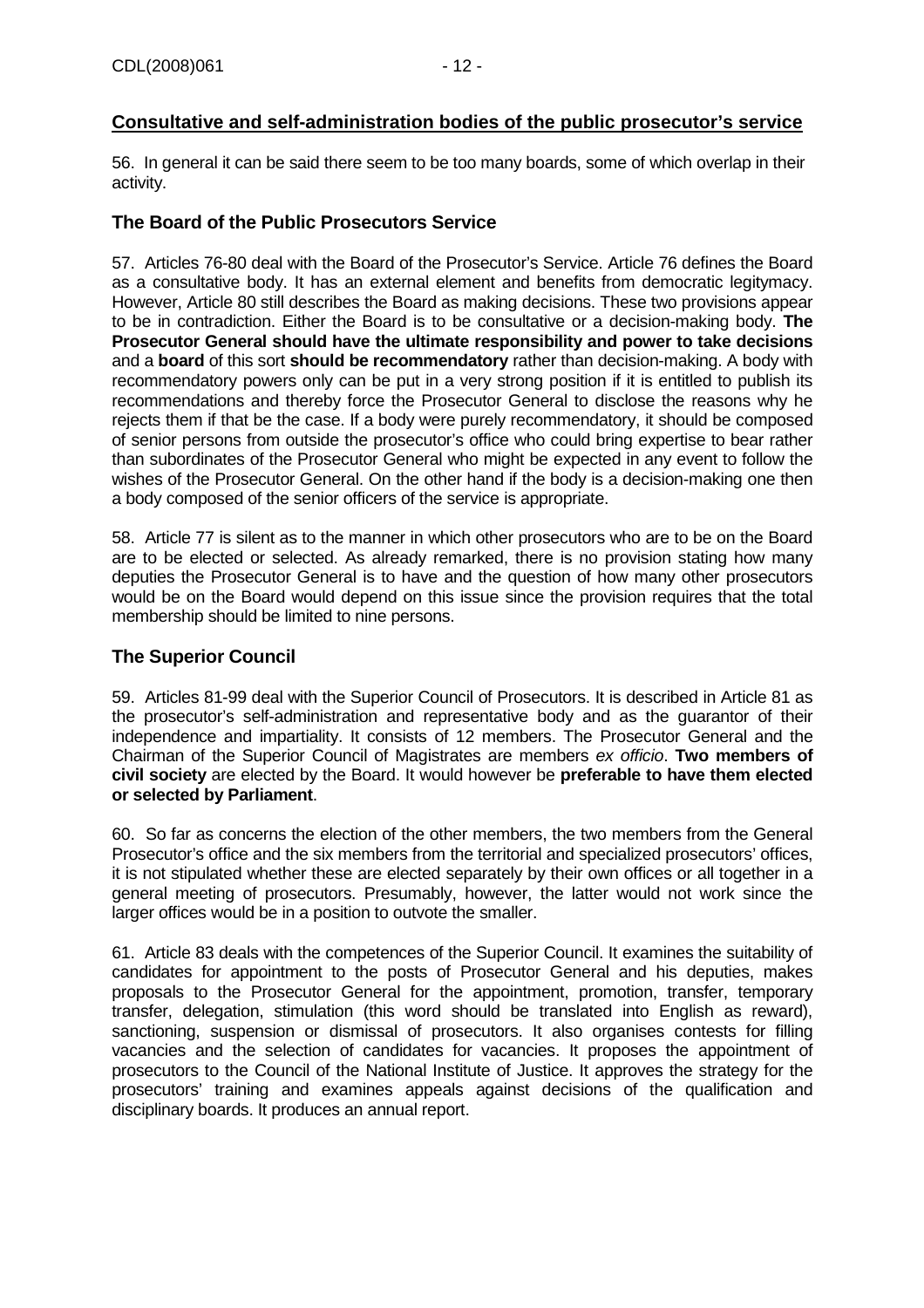#### 62. **The election of the chairman by of the Council by its members is welcomed** (Article 85).

63. Article 97 refers to the procedure for adopting decisions. The basic provision is that decisions should be adopted through a direct vote, and should be supported with arguments. Presumably what is meant by their being supported with arguments is that they are to be reasoned decisions. Presumably this vote is to be in open as it is hard to see how a secret vote could produce a reasoned decision.

64. Article 98 provides for **appeals against decisions of the Superior Court Council of Prosecutors to a court of law**. It is not clear whether this appeal is by way of a **full re-hearing on the merits or whether it is merely a procedural appeal** on grounds of excess of jurisdiction, failure to observe proper procedures or the like. This **should be clarified**.

## **The Disciplinary Board**

65. Articles 100-115 deal with the Disciplinary Board. Article 105 refers to the right to institute disciplinary proceedings before the Disciplinary Board. The Disciplinary Board is a body set up by the Superior Council for the purpose of examining prosecutors' disciplinary accountability. The right to institute disciplinary proceedings according to Article 105 belongs to any member of the Superior Council of Prosecutors, to chief prosecutors of subdivisions of the Prosecutor General's office, and to territorialized and specialised prosecutors. While the Prosecutor General is not expressly mentioned he is of course ex-officio a member of the Superior Council of Prosecutors. The matter must then be examined by the internal security section of the Prosecutor General's office who have to verify the grounds for holding the prosecutor accountable. The Disciplinary Board then examines the matter and may apply disciplinary sanctions. If suspension is an issue they may refer the matter to the Superior Council of Prosecutors.

66. There are some difficulties with these procedures. **If a member of the Superior Council of Prosecutors has initiated the proposal then clearly that person should not vote on the proposal** or take part in the decision made by the Superior Council. However, the present text does allow him or her to vote (Articles 111(2) taken together with 113) and it seems that this would be the case even for the person accused. It is important to ensure that people who can initiate disciplinary proceedings do not themselves participate in making the decision as it is necessary that such decisions are made by a fair and impartial tribunal even though there is an appeal to the Superior Council and thereafter to the courts.

## **The Qualification Board**

67. Articles 116-130 provide for the establishment of a Qualification Board for the purposes of promoting state policy in the field of selection of persons for work in the prosecutor's service, assessing the level of prosecutor's professional skills and training and their correspondence to the requirements of the post held. It is responsible for organising the capacity exam for candidates for the post of prosecuting. It is also responsible for organising the assessment exam.

#### **Elections**

68. Article 131, dealing with **principles for election**, seems **not very clear**. The election is described as taking place according to the proportional representation principle but subsection (6) seems to be talking about a system of election based on a plurality of votes rather than proportionality. It is hard to see how an election of individuals can be described as proportional.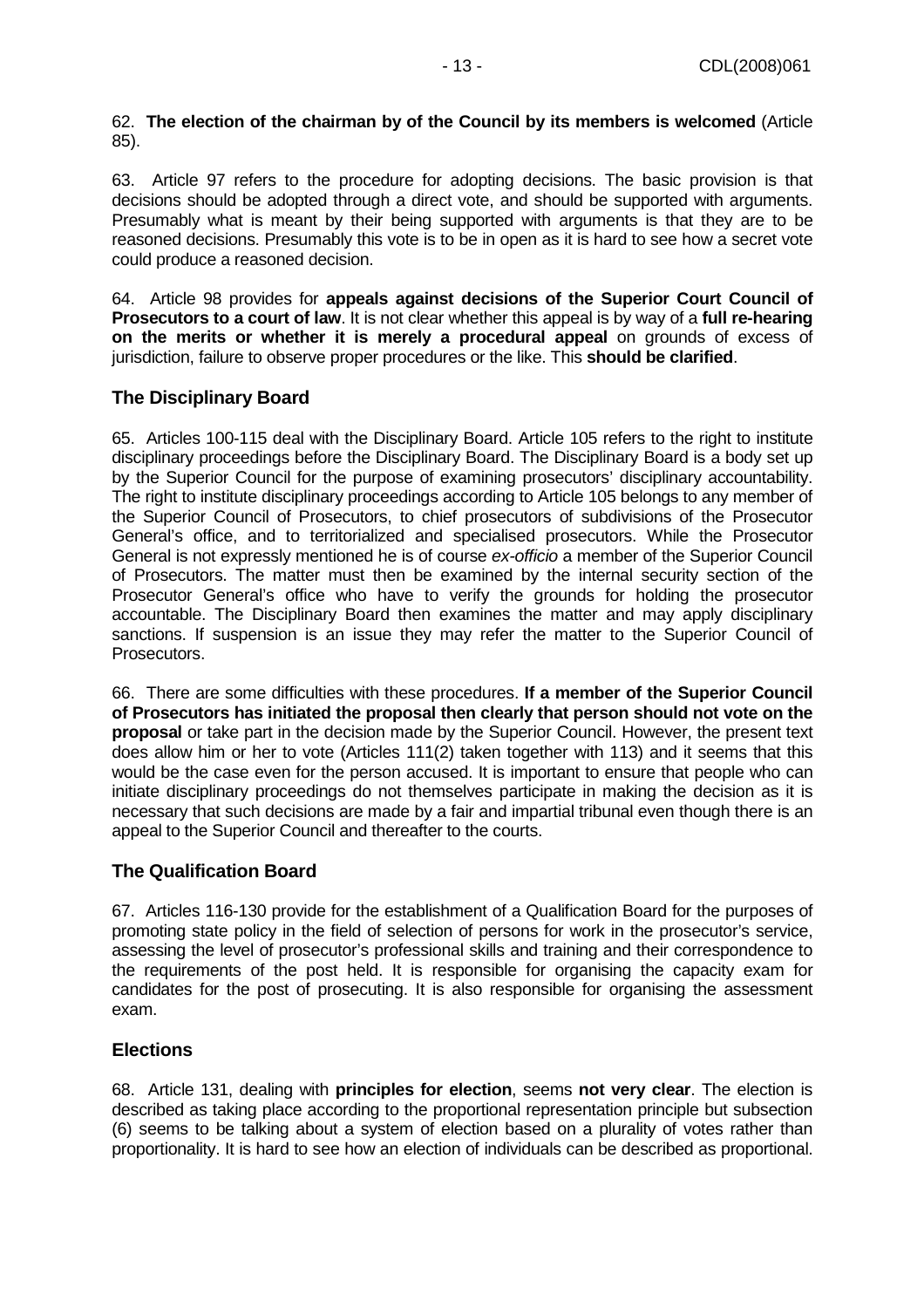It is not clear what is meant by subsection (5) which refers to a list containing a minimum of 10 persons. Does this mean there must be at least 10 candidates for each position?

## **The Budget**

69. Article 140 provides that the prosecutor's service is to have its **own budget which is to be approved by the Parliament**. It appears that this is an **appropriate provision and is a good guarantee for the independence of the prosecutor's service**.

#### **Conclusion**

70. The draft law is, on the whole, clear, coherent and comprehensive. The substitution of the earlier three draft laws represents a substantial improvement. A number of the previous recommendations of the rapporteurs have been adopted.

71. A major remaining problem is the need to clarify to what extent the individual prosecutor has autonomy in decision-making or is subject to hierarchical control. In particular, it should be clear in what circumstances the prosecutor's autonomy can be overridden by a senior prosecutor.

72. The change in the definition of the public prosecutor's service in Article 1, while it aligns it more closely to the Constitution, appears to be a step away from changing the service into a service operating in accordance with the principles of a democratic society under the rule of law by removing elements of the *prokuratura*-style prosecution system which still exist. The best solution would be to amend Article 124 of the Constitution.

73. In addition, in order to further improve the text the following recommendations can be made:

- Any "supervisory role" of the prosecutor should be limited to make an appeal in cases where he or she is a party to the proceedings.
- The choice between the opportunity principle and the legality principle should be clearly specified.
- The powers of Article 6 to request information and to inspect premises are too far reaching and should be made dependent on a decision b a judge.
- The powers of the prosecutor to secure the protection of the rights, freedoms and interests of juveniles, elderly or disabled persons, or persons who due to their state of health are unable to take proceedings should at most be subsidiary only.
- For the appointment of prosecutors, there are a number of options which could include the Superior Council simply giving an opinion on the suitability of all the candidates or alternatively ranking them in order of preference.
- A recommendation for appointment of a prosecutor should come from the Prosecutor General with the Superior Council having the right to refuse to appoint a person but only for good reason. This would require an amendment to Article 125(2) of the Constitution.
- It would be appropriate that there be an assessment of the performance of prosecutors at intervals much closer than five years.
- The promotion of prosecutors requires a greater degree of objective transparency such as recommendation of suitability by an appropriate board. This should not be left to the sole discretion of an immediate superior.
- The disciplinary criterion of "unequal interpretation or application of legislation" is dangerously vague and could be used to exert pressure on a prosecutor.
- There should be personal liability on prosecutors only if they have acted in bad faith or in some very improper manner.
- Two members of civil society are elected by the Board. It would be preferable to have them elected by Parliament.